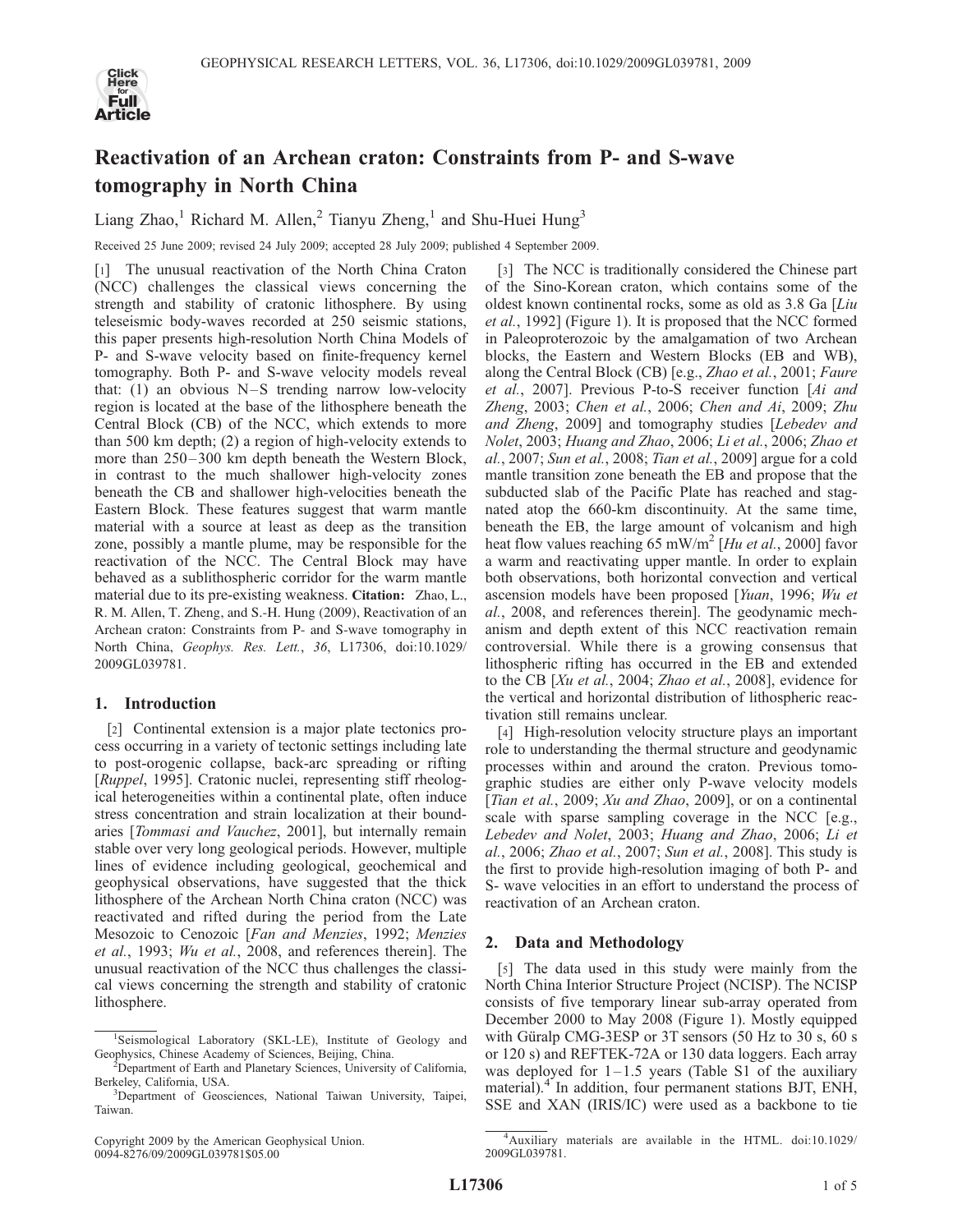

Figure 1. Simplified tectonic map showing major tectonic units of the NCC [after Zhao et al., 2001] and seismic station locations. The triangles mark stations; yellow diamonds represent locations of Cenozoic basalts [Wu et al., 2008, and references therein]; green shadow zone indicate pull-apart basins; numbers indicate the indices of NCISP sub-arrays. EB, Eastern Block; CB, Central Block; WB, Western Block; NCB, North China basin; LXU, Luxi uplift; M-C, Mesozoic-Cenozoic; Q, Quaternary. On the top left inset, locations of events used in this study are marked with open (for P) and solid (for S) blue circles.

together the data from the portable stations that did not overlap temporally [e.g., Yuan and Dueker, 2005].

[6] Events with epicentral distance  $\geq 30^{\circ}$  were selected. A multi-channel cross-correlation technique [*Vandecar and* Crosson, 1990] was used to measure differential travel times of P and S waves in four frequency bands:  $0.02-0.1$  Hz,  $0.1 - 0.8$  Hz,  $0.4 - 0.8$  Hz and  $0.8 - 2.0$  Hz. For P phases the 0.4 – 0.8 Hz band has the best signal-to-noise ratio and contributes 21,853 relative travel-time residuals, which are used in the following imaging. For S waves, 13,619 S phases are selected from  $0.02-0.1$  Hz band, other bands were dominated by noise. The average standard deviation from cross-correlation is 0.005 sec for P and 0.015 sec for S. The average cross-correlation coefficient is 0.94 for P and 0.93 for S.

[7] The tomographic model space is  $\sim$  2300 km  $\times$  2300 km  $\times$  2500 km in the east–west, north–south and depth directions respectively, and was centered at  $(112^{\circ}E, 37 \text{ }^{\circ}N)$ . This space was parameterized with nodes on a  $\sim$ 35 km  $\times$  35 km  $\times$  39 km grid. The P- and S-wave dataset were used to construct matrices based on both ray theoretical [e.g., *Allen et al.*, 2002] and finite-frequency kernel formulation [*Dahlen et al.*, 2000; Hung et al., 2000]. The LSQR algorithm [Paige and Saunders, 1982] was then used to invert the matrix. The damping parameters were determined empirically based on the trade-off between model norm and variance reduction of data. The models discussed in this paper were constructed using damping parameters that yield a variance reduction of  $\sim$ 80% for P wave and  $\sim$  65% for S wave. The advantage of using a simple (1D) background model is that no *a priori* assumptions about the velocity perturbation are made [Lebedev and Nolet, 2003]. To account for any baseline shift between the relative travel-time sets for different events,

event corrections were included in the inversion as a set of free parameters as were station correction to accommodate velocity anomalies directly beneath each station [e.g., Allen et al., 2002].

## 3. P- and S-Wave Velocity Models and Resolution Tests

[8] Our results show that structures imaged by finitefrequency kernel methods (Figure 2) and ray-based methods (Figure S1) are very similar except that the kernel-based models yield higher root-mean-square amplitude of P and S wave velocity perturbation as expected [Hung et al., 2004]. Here we focus our discussion on the kernel-based results. The first-order features of our models, for both P- and S-waves, include: (1) A north–south trending narrow lowvelocity region with dimension of  $\sim 800$  km north–south and 200–300 km east–west is located at the base of the CB lithosphere, and extends to more than 300 km depth. The northernmost and southernmost parts extend to more than 500 km depth (e.g.,  $AA'$  profile in Figure 2). We note that the north–south continuity of this feature at shallow depths  $(\sim]100$  km) is assumed based on the continuity at greater depths. Continuous resolution at shallow depths is not possible between the two east–west lines. (2) A region of high-velocity extends to more than 250–300 km depth beneath the WB, in contrast to the much shallower highvelocity zones beneath the CB and EB. The P-wave velocity model in this study is broadly consistent with that of *Huang* and Zhao [2006] and Tian et al. [2009], except our image exhibits more short-wavelength variations.

[9] The dimensions of the interpreted features in our models are about 200 km or more. To test the ability of the dataset to resolve these structures and the robustness of the solution we conducted multiple resolution tests in which a synthetic 3D velocity model is used to generate synthetic traveltime delays with the same path coverage as the P- and S-wave observed dataset and then inverted to determine if the synthetic velocity structure can be recovered. For each experiment, 10%, 20%, and 30% Gaussian white noise were added in the synthetic relative traveltime residue respectively to represent the noise in the data. The same damping parameters were used in the inversions of the synthetic and observed data. Firstly we conduct checkerboard experiments with alternating high and low velocity anomalies of  $\pm$ 2%  $\delta$ lnVp and  $\pm$ 3%  $\delta$ lnVs with individual block  $\sim$ 210 km  $\times$ 210 km  $\times$  240 km and  $\sim$ 315 km  $\times$  315 km  $\times$  350 km. The initial synthetic models are shown in Figure S2a–S2h and the recovered models in Figures 3a – 3h. The tests show that the resolution is good down to 600 km depth for anomalies  $\geq$ 200 km even for data with 30% noise in the regions with good sampling coverage. The second test is performed to test how well the dataset can resolve vertical and dipping velocity anomalies. This test uses a dipping low-velocity anomaly with a diameter of 300 km beneath the CB (Figures S2, 3i, and 3k), and a vertical cylindrical low velocity anomaly with a diameter of 160 km beneath the EB (Figures S2, 3j, and 3l). In both anomalies the input velocity perturbations are  $-2\%$   $\delta$ lnVp and  $-3\%$   $\delta$ lnVs. Inspection of the recovered images shows that the location and shape of the structures are well reconstructed and the downward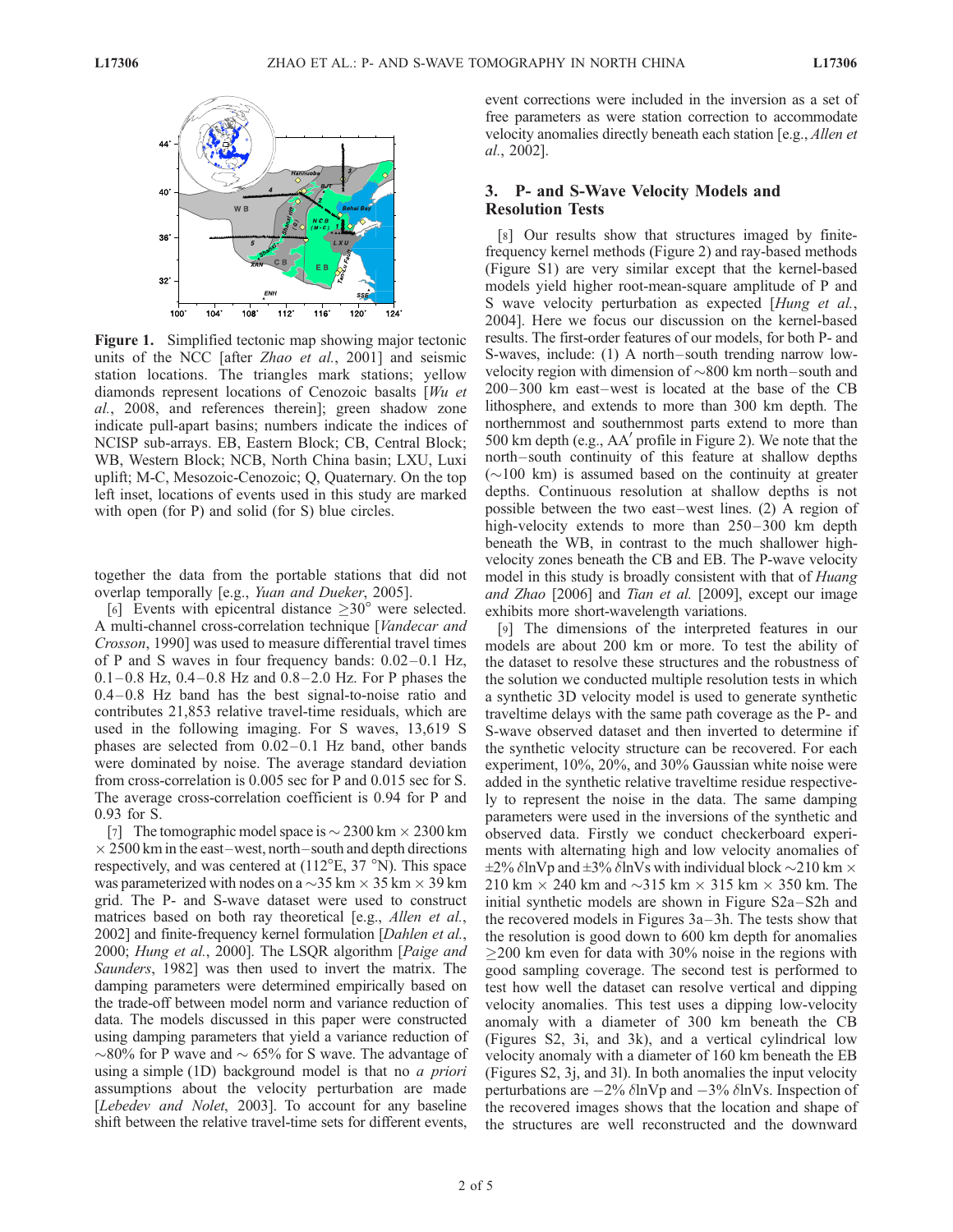

Figure 2. P- and S-wave velocity perturbations resolved from finite-frequency tomography. (a-d) P-wave velocity perturbations at indicated depths.  $(e-h)$  S-wave velocity perturbation. Cross sections are presented along A-A' and B-B' (i and j) for the P-wave and (k and l) for S-wave model. Closed dash lines on Figures 2b and 2f give the outline of recognized N–S low velocity zone beneath the CB; dash line on Figure 2j represents high-velocity zone beneath the WB. LZ, low-velocity zone; HZ, high-velocity zone.



Figure 3. Resolution tests using the available path coverage of differential travel time observations. (a and b) Checkerboard test with  $\sim$ 210 km  $\times$  210 km  $\times$  240 km blocks for the P-wave dataset. (c and d) Cross sections are presented along A-A' and B-B'. (e and f) Checkerboard test with blocks of  $\sim$ 315 km  $\times$  315 km  $\times$  350 km for the S-wave dataset. (g and h) Cross sections are presented along C-C' and D-D'.  $(i-1)$  P- and S-wave vertical resolution tests. Cross sections are along A-A' and B-B' marked in Figure 3a. Grey rectangles give the outlines of input cylinder-shape low velocity anomalies. The input synthetic velocity models are shown in Figure S2.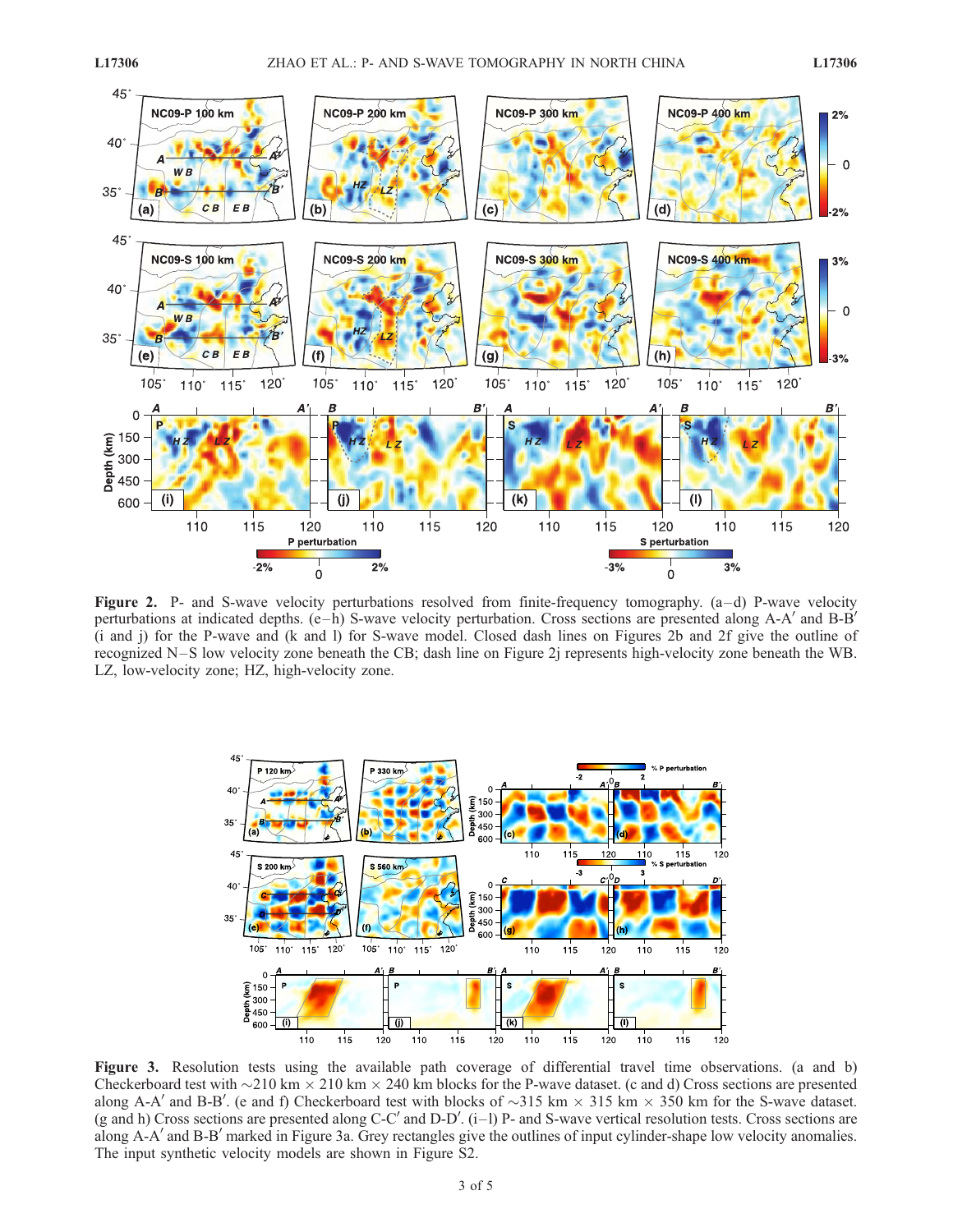smearing length is less than 50 km. The recovered velocity anomaly amplitudes are slightly reduced.

## 4. Interpretation and Discussion

[10] Our P- and S-wave velocity images (Figure 2) show evidence for a low velocity anomaly with its parts extending from beneath the base of CB lithosphere to at least 500 km. Most of the known Cenozoic rift systems and basalts (Figure 1) in the region are located above the imaged low velocity zones, including the Shanxi-Shanxi Rift System (SSRS) and the Hannuoba volcanism [e.g., Tang et al., 2006; Wu et al., 2008]. As velocity anomalies within the upper mantle are predominantly caused by temperature anomalies, and  $>1-1.5\%$  P-wave low velocity anomaly corresponds to a high temperature perturbation exceeding  $\sim$ 100-200 °C [e.g., *Cammarano et al.*, 2003], the imaged low velocities suggest that warm mantle material may be responsible for the reactivation of the Archean NCC. Beneath the CB, the imaged low-velocity anomaly crosses the 410 km discontinuity and extends into the transition zone. This low velocity is aligned with a local  $\sim$ 10 km thinned mantle transition zone relative to a global average imaged by P-to-S receiver functions [Chen and Ai, 2009; Zhu and Zheng, 2009].

[11] Given that the imaged low-velocity anomaly extends into the transition zone it is unlikely that it is due to smallscale, and therefore shallow, convection processes that might be the result of extensional rifting of the craton. Instead, a deeper source for the low-velocities is required and this deeper source may be responsible for the break-up of the craton. The low-velocity clearly extends into the transition zone based on the presented velocity models, and may or may not continue into the lower mantle. One possible source of the low-velocity is a deep warm mantle plume. Geodynamical models suggest that buoyant upwellings take the form of cylindrical ''plumes'' rather than sheet-like upwellings. In the upper mantle any upwelling may be modified in geometry by the lithosphere that it impacts, the shape of the cratonic root in this case. Whether the source of the low-velocity is a ''plume'' or some other process cannot be answered with our study, additional geodynamic, petrological and geochemical efforts may be able to address this in the future.

[12] West of the low velocity anomaly, underlying the WB, a high velocity anomaly extends to  $>300$  km depth. This is likely the cratonic keel of the WB that has apparently remained stable and deflected stress concentration and strain localization to its weaker lithospheric boundaries [e.g., Tommasi and Vauchez, 2001].

[13] The geometry of the low-velocity in the upper mantle is modified by the craton geometry inherited from its long geological history of ca  $3$  Ga. The N $-S$  trend of the low-velocity anomaly between the WB and EB possibly reflects the effect of thick craton lithosphere of the WB on the mantle flow pattern: the ascending mantle flow was deflected after encountering the base of lithosphere and followed a preferred path eroding along the pre-existing weaker lithospheric zone. The CB is a weak zone within the craton as it represents the boundary zone that experienced the stronger ductile deformation and partial melting during the Paleoproterozoic orogeny [e.g., Zhao et al., 2001; Faure et al., 2007; Trap et al., 2009]. Therefore, the CB possibly also behaved as a sublithospheric corridor [e.g., Duggen et al., 2009] for the ascending warm mantle flow resulting in rifting [*Lin and Wang*, 2006] and volcanisms [*Tang et al.*, 2006; Wu et al., 2008] in the Cenozoic. Although tomography image is a snapshot of present earth, we speculate that the weak zones within the cratons possibly had played an important role during the Mesozoic reactivation of the NCC.

[14] The structure of the EB is less clear. The P-velocity model shows a thick high-velocity root, while the S-velocity model shows less of a cratonic root signal (Figure 2). At the eastern margin of the NCC, beneath the Tanlu fault zones in the Luxi uplift (LXU) and the Bohai Bay (see Figure 1), the high-velocity lithosphere is thinner than beneath the craton. P-to-S receiver function studies suggest that the depth of lithosphere-asthenosphere boundary is less than 100 km [*Chen et al., 2006; Zheng et al., 2008*].

## 5. Conclusions

[15] Finite-frequency kernel based P- and S-wave velocity images show that a N–S trending low velocity anomaly extends from beneath the CB to at least 500 km. Highvelocity anomalies extend to more than 250– 300 km depth beneath the WB, and to shallower depths beneath the CB and the EB. The imaged structure suggests that the presence of warm material with a source at least as deep as the transition zone is responsible for reactivation of the NCC. The pre-existing weak zone within the CB of the craton likely acted as a sublithospheric corridor for the warm mantle material.

[16] **Acknowledgments.** This work was completed during L. Zhao's visit to Berkeley Seismological Laboratory sponsored by K.C. Wong Education Foundation, Hongkong. We thank M. Xue, M. Obrebski, H.Y. Yuan, R. Porritt, W.W. Xu and L. Chen for constructive help. We thank E. Calais, M. Faure and an anonymous reviewer for very helpful reviews. Data used were provided by Seismological Laboratory, IGGCAS and IRIS DMC. This research was financially supported by the NSFC grant 90814002. The BSL contribution number is 09-15.

## References

- Ai, Y., and T. Zheng (2003), The upper mantle discontinuity structure beneath eastern China, Geophys. Res. Lett., 30(21), 2089, doi:10.1029/ 2003GL017678.
- Allen, R. M., et al. (2002), Imaging the mantle beneath Iceland using integrated seismological techniques, J. Geophys. Res., 107(B12), 2325, doi:10.1029/2001JB000595.
- Cammarano, F., S. Goes, P. Vacher, and D. Giardini (2003), Inferring uppermantle temperatures from seismic velocity, Phys. Earth Planet. Inter., 138, 197 – 222, doi:10.1016/S0031-9201(03)00156-0.
- Chen, L., and Y. Ai (2009), Discontinuity structure of the mantle transition zone beneath the North China Craton from receiver function migration, J. Geophys. Res., 114, B06307, doi:10.1029/2008JB006221.
- Chen, L., T. Zheng, and W. Xu (2006), A thinned lithospheric image of the Tanlu Fault Zone, eastern China: Constructed from wave equation based receiver function migration, J. Geophys. Res., 111, B09312, doi:10.1029/ 2005JB003974.
- Dahlen, F. A., S. H. Hung, and G. Nolet (2000), Fréchet kernels for finitefrequency traveltimes—I. Theory, Geophys. J. Int., 141, 157-174, doi:10.1046/j.1365-246X.2000.00070.x.
- Duggen, S., K. A. Hoernle, F. Hauff, A. Klügel, M. Bouabdellah, and M. F. Thirlwall (2009), Flow of Canary mantle plume material through a subcontinental lithospheric corridor beneath Africa to the Mediterranean, Geology, 37, 283 – 286, doi:10.1130/G25426A.1.
- Fan, W., and M. A. Menzies (1992), Destruction of aged lower lithosphere and accretion of asthenosphere mantle beneath eastern China, Geotecton. Metal., 16, 171-180.
- Faure, M., P. Trap, W. Lin, P. Monié, and O. Bruguier (2007), Polyorogenic evolution of the Paleoproterozoic Trans-North China Belt, new